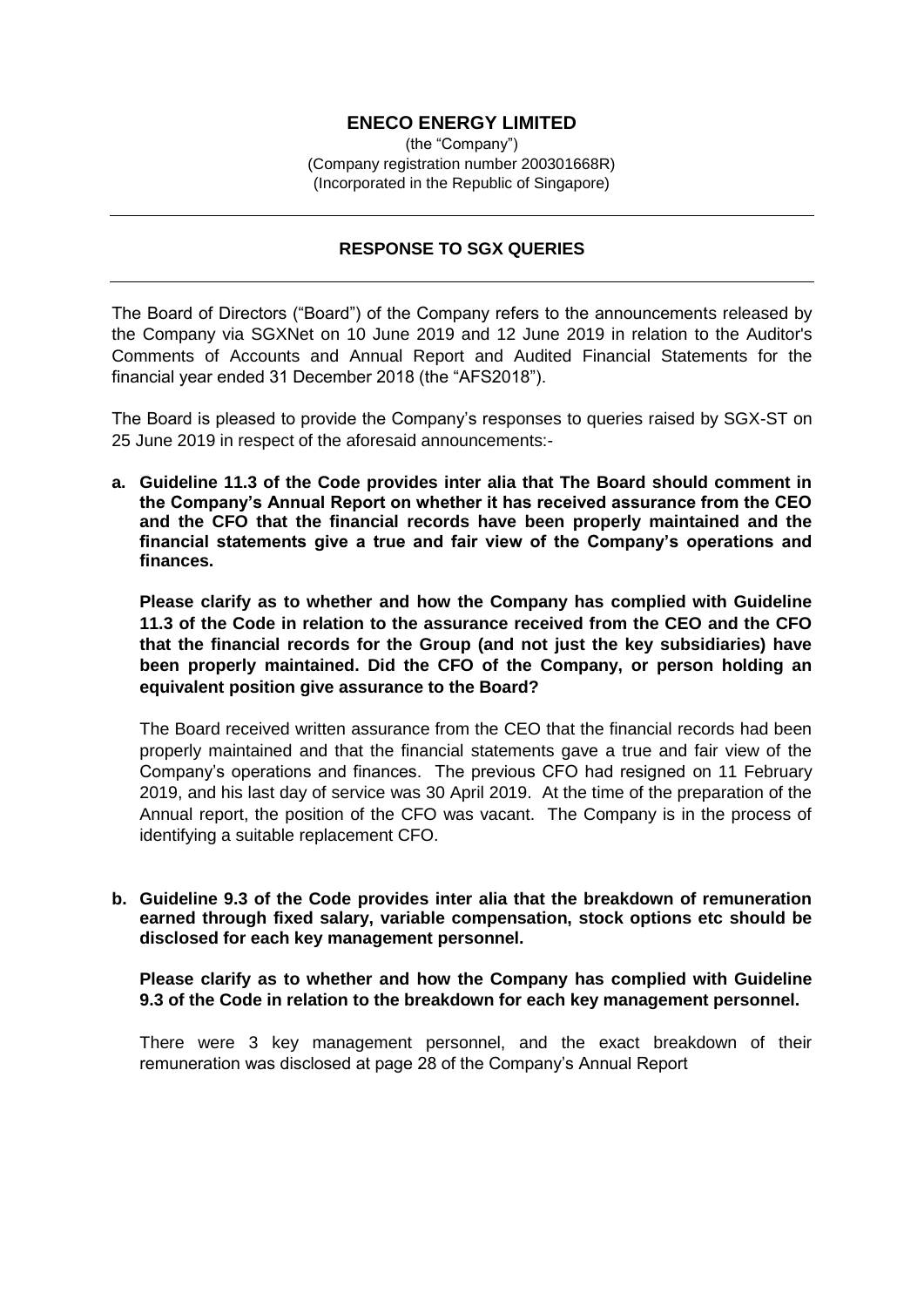**c. In the Exchange's approval in-principle letter to the Company dated 5 December 2018 for the listing and quotation of placement shares, it was provided, inter alia, that "where proceeds are to be used for working capital purposes, the Company will disclose a breakdown with specific details on the use of proceeds for working capital in the Company's announcements on use of proceeds and in the annual report".** 

**We note that the Company did not provide a breakdown of the use of net proceeds of S\$5.82 million for working capital. Please provide the breakdown as required by the Exchange.**

We apologise for the omitting to disclose the use of proceeds for working capital in the annual report. We had previously disclosed the use of proceeds in our announcement dated 16 January 2019. The breakdown as announced were as follows:

| <b>Purpose</b>                     | <b>Amount utilised (S\$ million)</b> |
|------------------------------------|--------------------------------------|
| Payables for Oil & Gas             | 1.77                                 |
| Payment of professional fees       | 0.86                                 |
| Subsidiaries' payables             | 0.88                                 |
| Payment of general working capital | 2.31                                 |
| <b>Total</b>                       | 5.82                                 |

**d. Listing Rule 704(6) provides that, inter alia, any material adjustments made to the Company's preliminary full year results made subsequently by auditors needs to be immediately announced.** 

**Please provide a comparison between the unaudited and audited full year results for the Consolidated Cash Flow Statement and elaborate on the material variances.**

|                                                                       | <b>Audited</b><br><b>S\$'000</b> | <b>Unaudited</b><br>S\$'000 | <b>Variance</b><br>S\$'000 |     |
|-----------------------------------------------------------------------|----------------------------------|-----------------------------|----------------------------|-----|
| <b>Operating activities:</b>                                          |                                  |                             |                            |     |
| Loss before income tax for the<br>period                              | (44, 687)                        | (12, 863)                   | (31, 824)                  |     |
| Adjustments for:                                                      |                                  |                             |                            |     |
| Depreciation and amortisation<br>expenses                             | 12,757                           | 3,375                       | 9,382                      | (a) |
| Gain on disposal of property, plant<br>and equipment                  | (105)                            | (105)                       |                            |     |
| Finance costs                                                         | 2,255                            | 2,255                       |                            |     |
| Interest income from banks                                            | (84)                             | (84)                        |                            |     |
| Forfeiture of advances from third<br>party                            | (244)                            |                             | (244)                      | (b) |
| Share based payment                                                   | 22                               | 22                          |                            |     |
| Impairment loss on intangible assets                                  | 993                              |                             | 993                        | (c) |
| Impairment loss of investment in<br>exploration and evaluation assets | 540                              |                             | 540                        | (c) |
| Impairment loss on oil and gas<br>properties                          | 83                               |                             | 83                         |     |
| Loss on farm out of participating<br>interest                         | 896                              | 847                         | 49                         |     |
| Write-back for doubtful trade<br>receivable                           | (26)                             |                             | (26)                       |     |
| Write-back of legal and professional                                  |                                  | (2,698)                     | 2,698                      | (d) |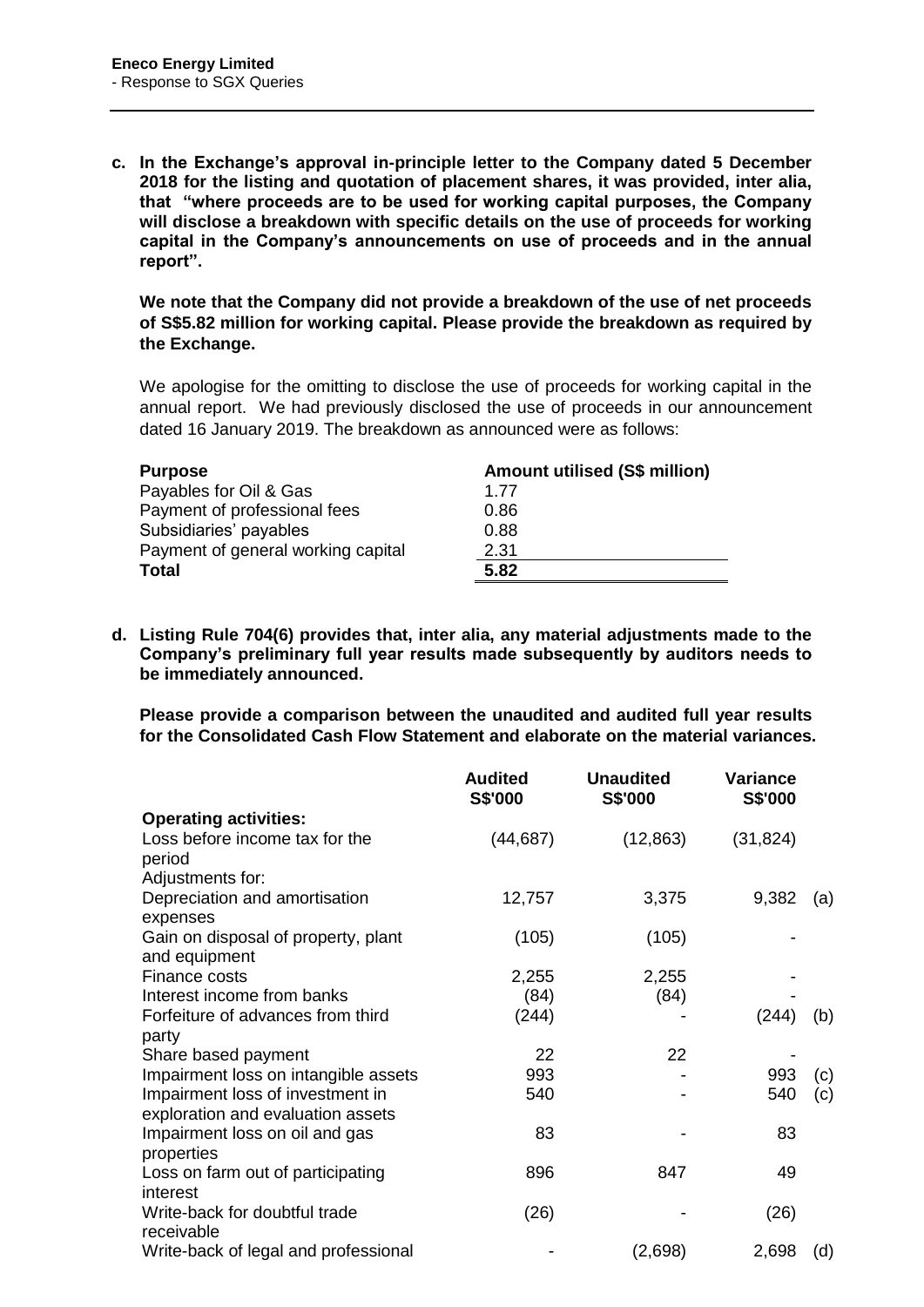| fee<br>Allowance for doubtful receivables<br>Net fair value loss/(gain) on oil                                                                                              | 19,149<br>(270)                     | (270)                                      | 19,149                    | (e)               |
|-----------------------------------------------------------------------------------------------------------------------------------------------------------------------------|-------------------------------------|--------------------------------------------|---------------------------|-------------------|
| options<br>Foreign exchange translation<br>adjustments                                                                                                                      | 4,715                               | (167)                                      | 4,882                     | (f)               |
| <b>Operating cash flows before</b><br>working capital changes                                                                                                               | (4,006)                             | (9,688)                                    | 5,682                     |                   |
| Change in inventories<br>Change in trade receivables<br>Change in other receivables<br>Change in prepaid operating<br>expenses                                              | (24)<br>2,393<br>(6, 538)<br>260    | (24)<br>2,221<br>2,606<br>221              | 172<br>(9, 144)<br>39     | (g)<br>(g)<br>(g) |
| Change in trade payables<br>Change in other payables and<br>provisions                                                                                                      | (2, 354)<br>10,877                  | 3,351<br>22                                | (5,705)<br>10,855         | (g)<br>(g)        |
| Cash used in operations                                                                                                                                                     | 608                                 | (1, 291)                                   | 1,899                     |                   |
| Interest income received<br>Income tax paid<br>Finance costs paid<br>Net cash flows used in operating<br>activities                                                         | 84<br>(325)<br>(1, 513)<br>(1, 146) | 84<br>(257)<br>(2, 217)<br>(3,681)         | (68)<br>704<br>2,535      | (b)               |
| <b>Investing activities:</b>                                                                                                                                                |                                     |                                            |                           |                   |
| Proceeds from disposal of plant and<br>equipment                                                                                                                            | 141                                 | 141                                        |                           |                   |
| Purchase of plant and equipment<br>and oil and gas properties<br>Acquisition of exploration &                                                                               | (11,046)                            | (11, 258)<br>(94)                          | 212<br>94                 | (h)               |
| evaluation assets<br>Acquisition of intangible assets<br>Net cash flows used in investing<br>activities                                                                     | (50)<br>(10, 955)                   | (30)<br>(11, 241)                          | (20)<br>286               |                   |
| <b>Financing activities:</b>                                                                                                                                                |                                     |                                            |                           |                   |
| Proceeds from issuance of shares<br>Share issuance expenses<br>Release in fixed deposits pledged<br>Repayment of finance lease<br>Net advances to joint venture<br>partners | 10,163<br>(322)<br>890<br>(1,082)   | 10,163<br>(322)<br>1,200<br>(895)<br>2,633 | (310)<br>(187)<br>(2,633) | (i)<br>(h)<br>(b) |
| Net cash flows generated from<br>financing activities                                                                                                                       | 9,649                               | 12,779                                     | (3, 130)                  |                   |
| Net decrease in cash and cash<br>equivalents<br>Effect of exchange rate changes on                                                                                          | (2, 452)<br>(28)                    | (2, 143)<br>(27)                           | (309)<br>(1)              |                   |
| cash and cash equivalents<br>Cash and cash equivalents at                                                                                                                   | 10,711                              | 10,711                                     |                           |                   |
| beginning of period<br>Cash and cash equivalents at end                                                                                                                     | 8,231                               | 8,541                                      | (310)                     |                   |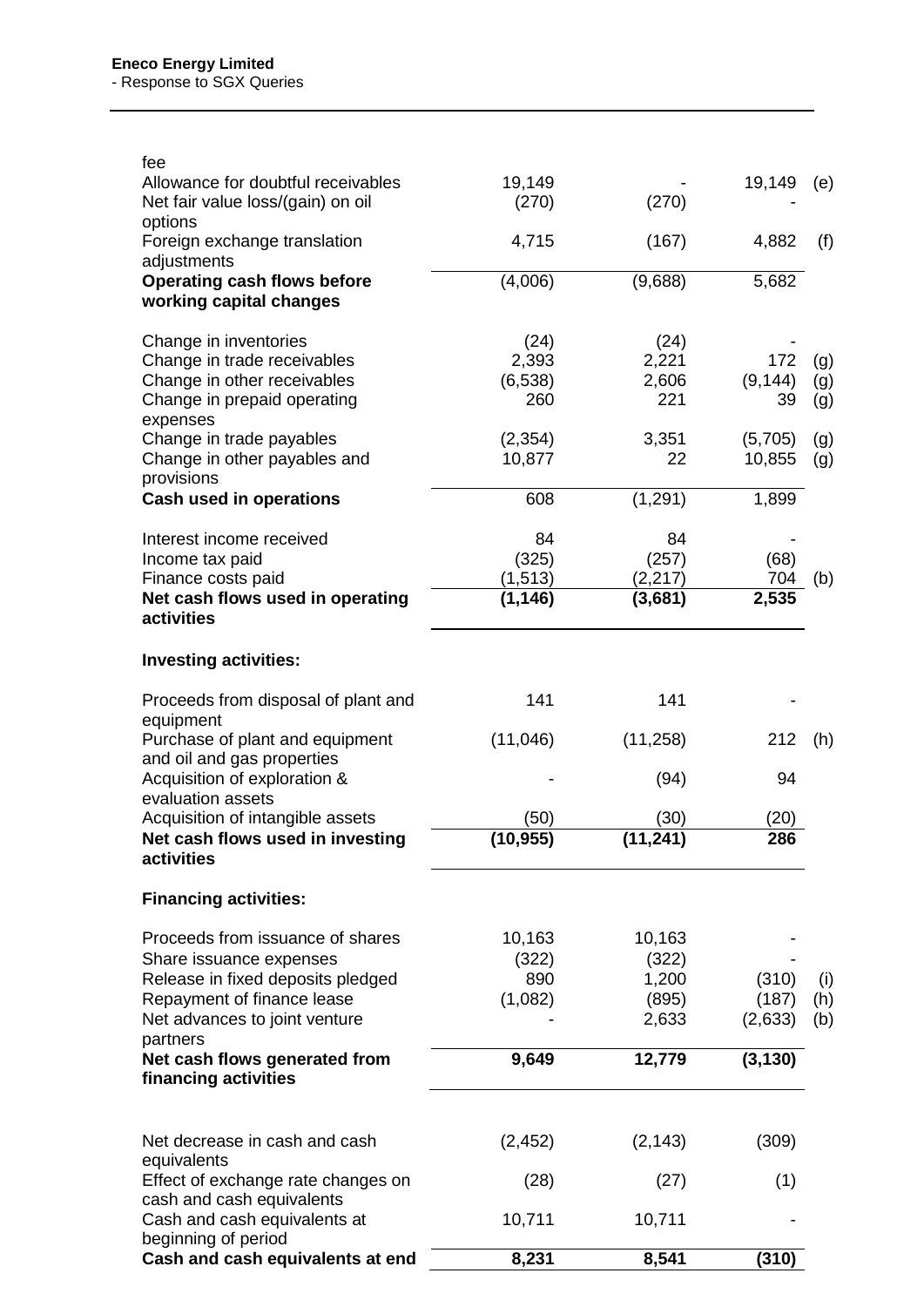| of period                                                 |       |       |       |     |
|-----------------------------------------------------------|-------|-------|-------|-----|
| <b>Note</b>                                               |       |       |       |     |
| Cash on hand and at bank                                  | 8,231 | 8,541 | (310) | (i) |
| <b>Fixed deposits</b>                                     | 310   |       | 310   | (i) |
| Cash and deposits                                         | 8,541 | 8.541 |       |     |
| Less: Restricted cash classified as<br>non-current assets | (310) |       | (310) |     |
| <b>Cash and cash equivalents</b>                          | 8,231 | 8,541 | (310) |     |

- (a) Increase in depreciation of oil and gas properties of Lemang PSC using the unit-of production method
- (b) Reclassification with Other Payables for proper account presentation.
- (c) Impairment of Lemang PSC
- (d) Largely due to reversal of write-back of Legal and Professional Fee
- (e) Impairment for Amounts Due from Non-controlling Interest Holder ("NCI") of S\$9.2m and former joint venture partner (Eastwin Global Investment Limited "Eastwin") of S\$6.2m, and Amount Due from Broker of S\$3.8m
- (f) Foreign currency translation
- (g) Adjustments arising affecting working capital
- (h) Adjustments to reflect correct classifications (including Foreign currency translation)
- (i) Reclassification of Fixed Deposits placed with bank to secure banking facilities from Current Assets to Non-current Assets
- **e. Please elaborate on the Company's material variances between the unaudited financial statements and the audited financial statements for the financial year ended 31 December 2018 as follows:**

### **Consolidated Income Statement**

**i. With reference to Note (c), please explain the reasons, nature and basis for the reversal of over-recognition of costs and the reclassification of write-back of current year expenses from Turnover to Service Costs and Related Expenses.**

This was largely due to adjustment made to capitalise as assets instead of expenses for Lemang assets and reclassification of accrued costs to the proper expense accounts after the finalisation of audit.

**ii. It is mentioned in Note (d) that a restatement of bonus expenses was due to bonus for prior periods and write-back of current year's excess bonus provision. Please explain the adjustments made with a breakdown of the amounts relating to prior period's bonus and excess bonus provision for the current period.**

S\$'000

| Prior period bonus paid to a Director in the current year |  |
|-----------------------------------------------------------|--|
| Reverse excess bonus provision                            |  |
|                                                           |  |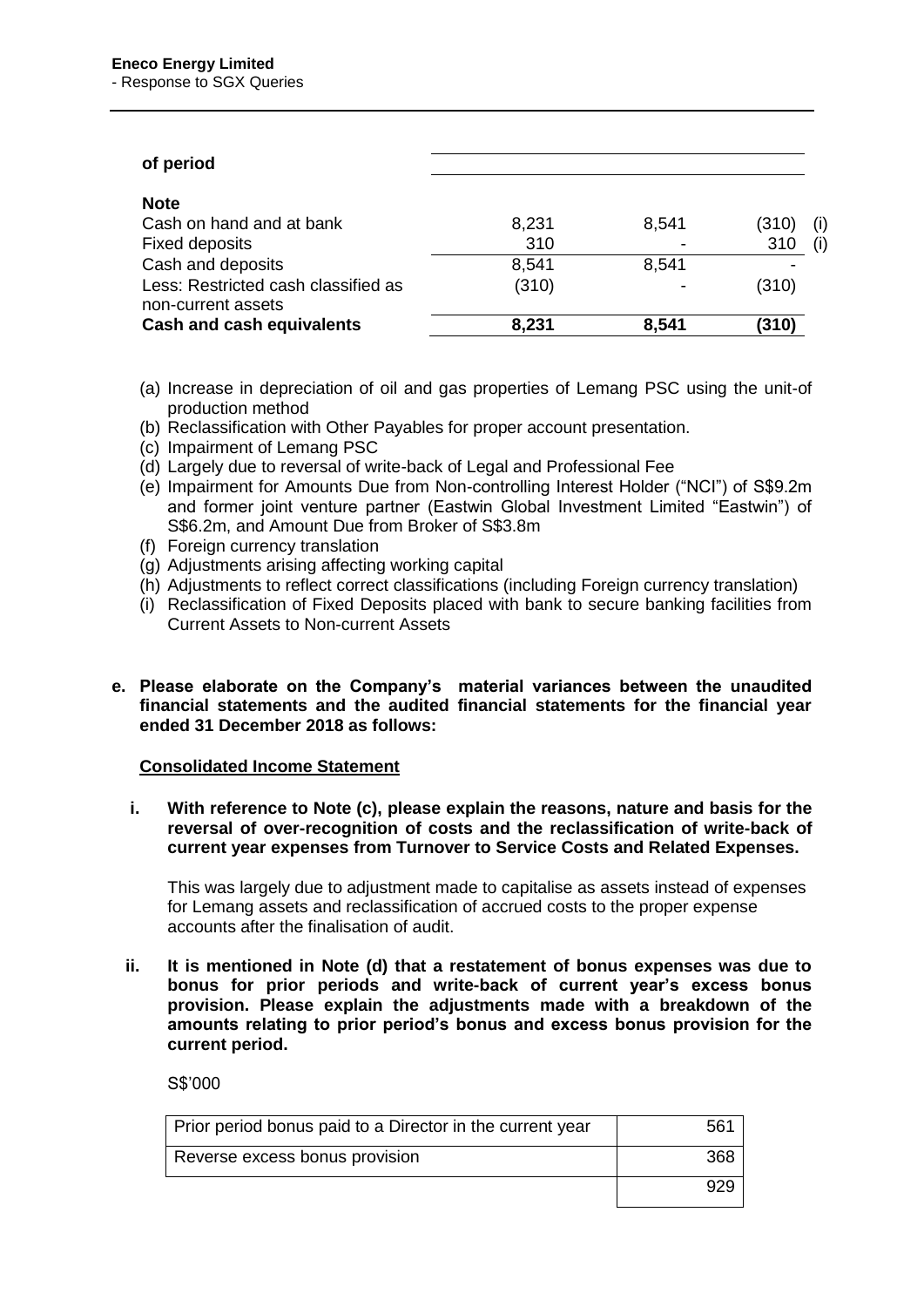**iii. It was provided in Note (e) that the increase in depreciation of oil and gas properties of Lemang PSC followed the use of Unit of Production method. We noted that the same depreciation method was used in FY2017. How does the Unit of Production depreciation method increase depreciation expense of oil and gas properties of Lemang PSC? Please provide the computation of depreciation expense.**

The carrying amount of producing assets are depreciated generally on a specific exploration area basis using the unit-of-production method by reference to the ratio of production in the period and the related commercial reserve of the field.

Computation: Net Book Value x (Production / Remaining Reserve)

Based on the FY2018 Qualified Person Report, there was a deterioration in the Lemang asset reserve which resulted in high depreciation during the year.

## **iv. How much was the reduction of Lemang PSC's operation costs and what led to the difference between the unaudited and audited results in Note (f)?**

The reduction of Lemang PSC's operation costs under other operating expenses was approx. S\$8.4m largely due to adjustment made to write-back expenses following revision by Lemang's Operator after the finalisation of audit.

- **v. For each of the non-controlling interest holder, former joint venture partner, Eastwin and Lemang PSC stated in Note (f), please disclose:**
	- **a. The outstanding amount;**
	- **b. The amount of impairment provision in FY2018;**
	- **c. The bases for making the impairment provision; and**
	- **d. The Board's assessment and valuation techniques used in arriving at the impairment amount.**

| S\$'000 |  |
|---------|--|
|---------|--|

|                                                                                                               | Outstanding/<br>Carrying<br>amount | <b>Amount of</b><br>impairment<br>provision | <b>Bases for</b><br>making the<br>impairment<br>provision                             | Board's<br>assessment<br>and valuation<br>techniques<br>used in<br>arriving at the<br>impairment<br>amount | <b>Remarks</b>     |
|---------------------------------------------------------------------------------------------------------------|------------------------------------|---------------------------------------------|---------------------------------------------------------------------------------------|------------------------------------------------------------------------------------------------------------|--------------------|
| Amounts Due from<br>Non-controlling<br>Holder<br>Interest<br>("NCI")                                          | 9,195                              | 9,195                                       | Refer to<br>Announceme<br>nt dated 21<br>June 2019<br>Para 10 i) a).                  | Prudent<br>basis.                                                                                          | Full<br>provision. |
| Amounts Due from<br>former joint venture<br>(Eastwin<br>partner<br>Global<br>Investment<br>Limited "Eastwin") | 6,133                              | 6133                                        | Refer to<br>Announceme<br>nt dated 21<br>June 2019<br>Para Para 10<br>$i)$ a) and b). | Prudent<br>basis.                                                                                          | Full<br>provision. |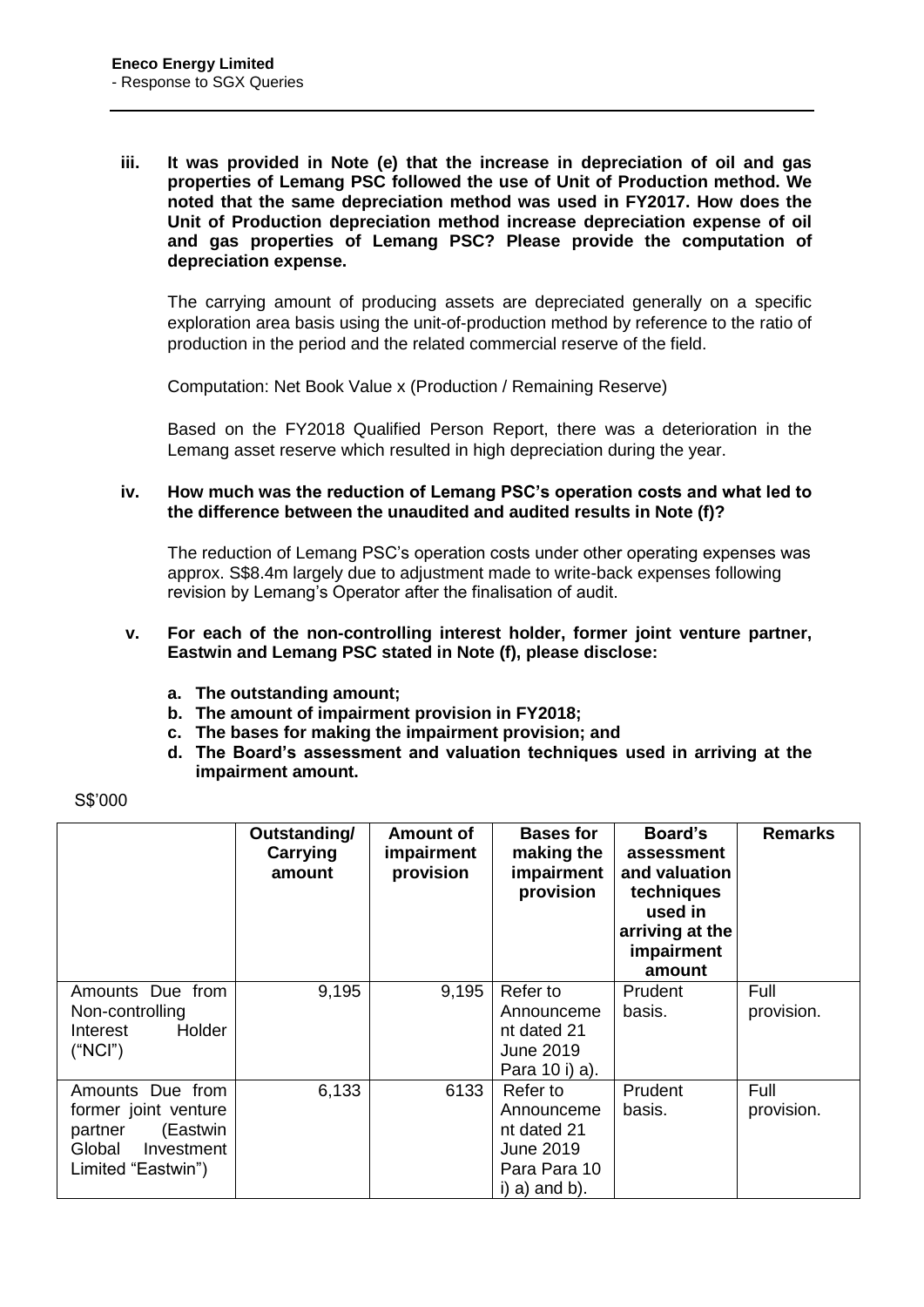| settlement<br>Legal<br>from Super Power<br>Enterprise<br>Group<br>Ltd ("Super Power") | 7,009  | 4,210  | Legal<br>settlement in<br>FY2018.                                               | Amortised<br>costs as the<br>settlement<br>is:<br>based<br><b>on</b><br>payment<br>ranking. | This is<br>additional<br>provision to<br>top-up<br>existing<br>provision.                                               |
|---------------------------------------------------------------------------------------|--------|--------|---------------------------------------------------------------------------------|---------------------------------------------------------------------------------------------|-------------------------------------------------------------------------------------------------------------------------|
| in<br>Impairment<br>Lemang PSC                                                        | 3,451  | 1,533  | Carrying<br>value to be<br>carried at<br>recoverable<br>amount.                 | Fair<br>value<br>less costs to<br>sell based on<br>sale<br>recent<br>transaction.           | This refer to<br>Investment in<br>E&E and<br>Goodwill as<br>impairment<br>was made to<br>these 2<br>groups of<br>assets |
| Amount<br>Due<br>from<br><b>Broker</b>                                                | 3,821  | 3,821  | Refer to<br>Results<br>Announceme<br>nt dated 21<br><b>June 2019</b><br>Para 9. | Prudent<br>basis.                                                                           | Full<br>provision.                                                                                                      |
| Total                                                                                 | 29,609 | 24,892 |                                                                                 |                                                                                             |                                                                                                                         |

# **Balance Sheet**

### **vi. Please elaborate on the nature of transactions, bases and nature of impairment and double entries for all Other Receivables in Note (k).**

S\$'000

|                                                                  | <b>Audited</b> | <b>Unaudited</b> | <b>Variance</b> | <b>Nature</b>                                                                                                                                                | <b>Bases</b>                                                                            | Impairment                                                                               | <b>Double entries for</b><br>recognising and<br>subsequent<br>adjustments made                          |
|------------------------------------------------------------------|----------------|------------------|-----------------|--------------------------------------------------------------------------------------------------------------------------------------------------------------|-----------------------------------------------------------------------------------------|------------------------------------------------------------------------------------------|---------------------------------------------------------------------------------------------------------|
| <b>VAT</b><br>receivable                                         | 7,190          | 3,888            | 3,302           | Reimbursable<br>Value Added<br>Tax ("VAT")<br>receivable on<br>oil and gas<br>activities which<br>is<br>reimbursable<br>from the<br>Indonesian<br>government | Indonesian<br>Government<br>Legislation                                                 | N.A.                                                                                     | Recognise:<br>Dr.<br>Expenses/Assets<br>Dr. VAT Receivable<br>Cr.<br>VAT Payable<br>Cr.<br>Cash/Payable |
| Superpower<br>Legal<br>settlement -<br>indemnity<br>from Eastwin | -              | 13,685           | (13, 685)       | Indemnity from<br>Eastwin                                                                                                                                    | Indemnity<br>received<br>from<br>Eastwin. It<br>has not<br>been<br>recognised<br>due to | De-<br>recognised<br>the<br>indemnity<br>against the<br>legal<br>provision<br>under non- | Recognise:<br>Dr<br>Other receivables<br>Cr<br><b>Other Payables</b>                                    |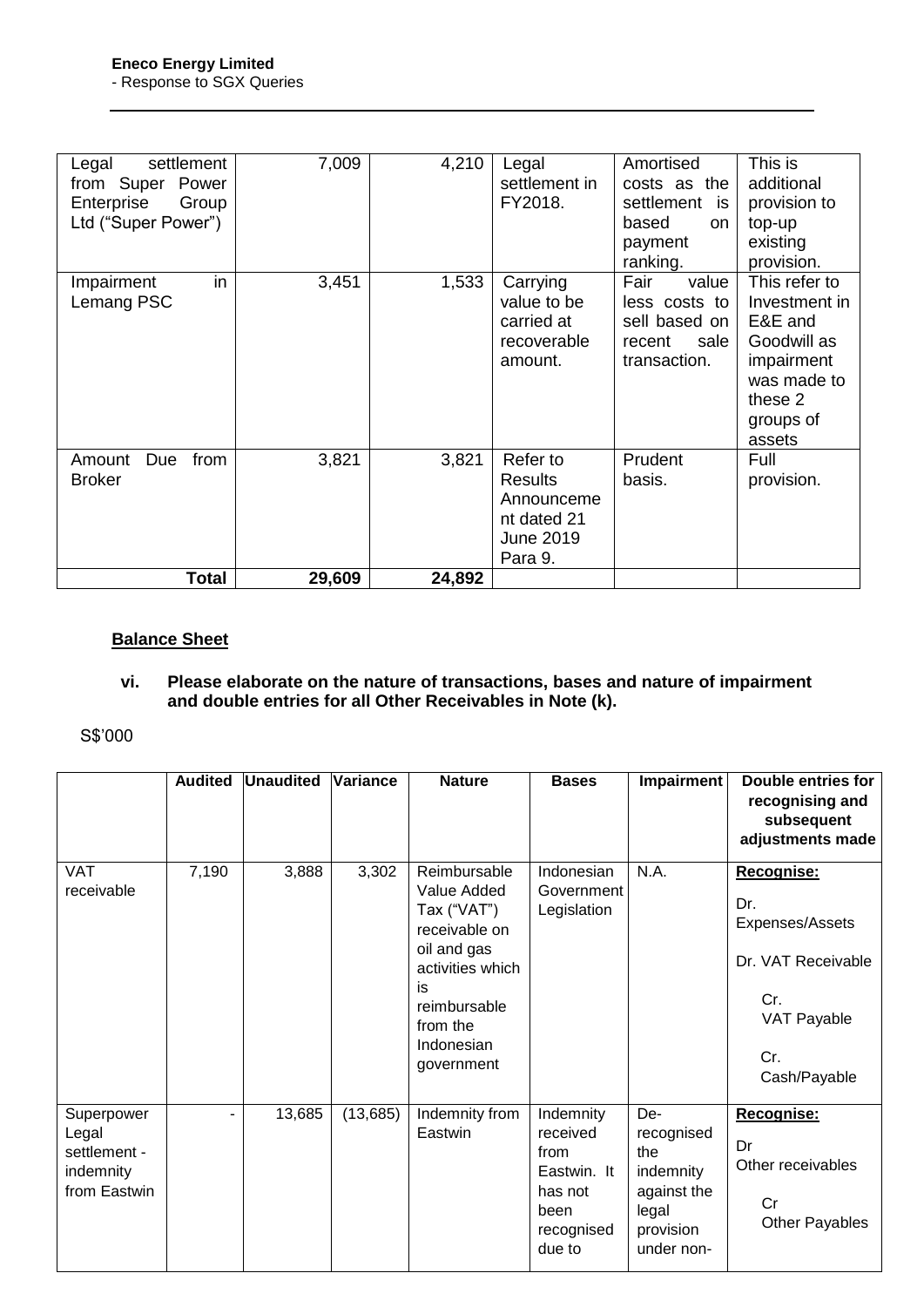|                                                             |                          |        |          |                                                                                                                                              | uncertainty<br>of recovery. | current<br>liabilities<br>$(NCL)$ –<br>Other<br>payables | Adjustment:<br>Dr<br>Other payables<br>Cr<br>Other<br>receivables                                                                                                 |
|-------------------------------------------------------------|--------------------------|--------|----------|----------------------------------------------------------------------------------------------------------------------------------------------|-----------------------------|----------------------------------------------------------|-------------------------------------------------------------------------------------------------------------------------------------------------------------------|
| Loan to<br>former joint<br>venture -<br>Eastwin             | $\overline{\phantom{0}}$ | 5,132  | (5, 132) | Loan as part of<br>FY2016 farm-<br>out deal.<br>Refer to<br>Announcemen<br>t dated 21<br><b>June 2019</b><br>Para Para 10<br>$i)$ a) and b). | Prudent<br>basis            | Full<br>impairment                                       | Recognise:<br>Dr<br>Receivable<br>from<br>Eastwin<br>Cr Cash<br>Adjustments:<br>Dr<br>Doubtful receivable<br>exp<br>Cr<br>Allowance for<br>Doubtful<br>receivable |
| <b>Non-Current</b><br><b>Assets</b><br>Other<br>receivables | 7,190                    | 22,705 | 15,515   |                                                                                                                                              |                             |                                                          |                                                                                                                                                                   |

### **vii. With reference to Note (n)(iv) and (n)(v), please provide more details on the nature of the cash calls, what led to the cash call receivable and cash call advance.**

Cash calls are requests for payment for anticipated future capital and operating expenditures, sent by Joint Venture Operator to Non-operating Partner(s).Cash call receivable represents Lemang' revenue which will be used to repay or net-off the cash calls required by the Operator.

Cash call advance refers to cash calls funded by the joint venture partner. Cash call receivable and advance for the same joint venture partner are netted-off to provide a net cash call position for reporting purpose.

## **viii. What led to the amortization of liabilities in Note (r)(i)? Please also provide the nature of these liabilities.**

This refer to the Superpower ("SPE") Legal settlement in 2018. During the year, 1 of the subsidiaries, PT Gemilang Jaya ("Hexindo") had entered into a legal settlement, whereby it agreed to pay US\$10,000,000 to SPE by way of assignment of proceeds from future sale of oil and gas from Lemang PSC, subject to carve out provisions that allow Hexindo to first repay other existing obligations, namely the repayments of advances from joint venture partner and loans and borrowings.